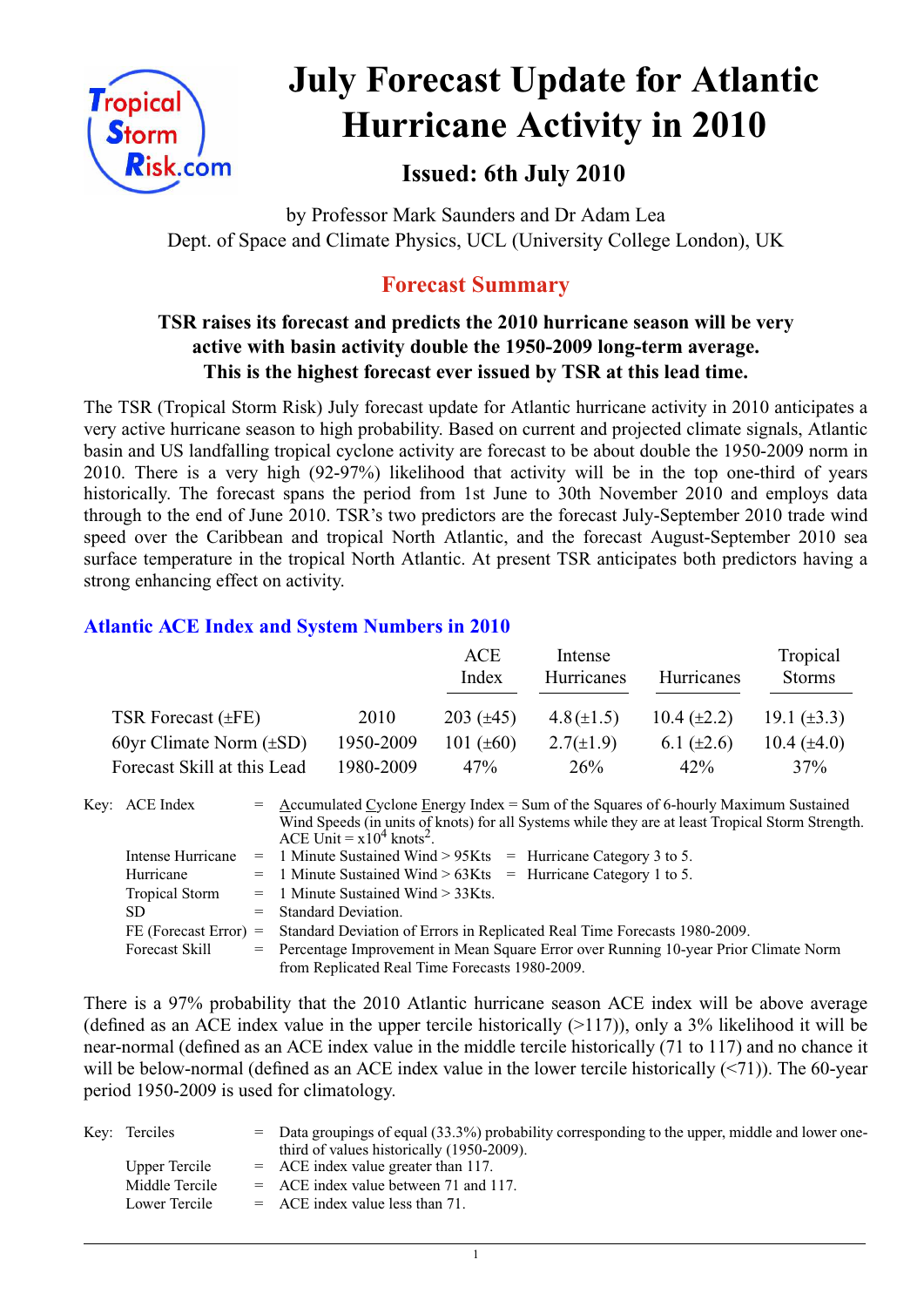#### **ACE Index & Numbers Forming in the MDR, Caribbean Sea and Gulf of Mexico in 2010**

|                              |           | ACE<br>Index   | Intense<br>Hurricanes | Hurricanes        | Tropical<br><b>Storms</b> |
|------------------------------|-----------|----------------|-----------------------|-------------------|---------------------------|
| TSR Forecast $(\pm FE)$      | 2010      | 179 $(\pm 43)$ | $4.5(\pm 1.3)$        | $8.3 \ (\pm 1.8)$ | 14.1 $(\pm 2.4)$          |
| 60yr Climate Norm $(\pm SD)$ | 1950-2009 | 79 $(\pm 58)$  | $2.4(\pm 1.8)$        | 4.3 $(\pm 2.4)$   | 7.1 $(\pm 3.3)$           |
| Forecast Skill at this Lead  | 1980-2009 | 46%            | 35%                   | .54%              | 55%                       |

The Atlantic hurricane Main Development Region (MDR) is the region  $10^{\circ}$ N -  $20^{\circ}$ N,  $20^{\circ}$ W -  $60^{\circ}$ W between the Cape Verde Islands and the Caribbean Lesser Antilles. A storm is defined as having formed within this region if it reached at least tropical depression status while in the area.

There is a 98% probability that in 2010 the MDR, Caribbean Sea and Gulf of Mexico ACE index will be above average (defined as an ACE index value in the upper tercile historically (>92)), only a 2% likelihood it will be near-normal (defined as an ACE index value in the middle tercile historically (43 to 92) and no chance it will be below-normal (defined as an ACE index value in the lower tercile historically (<43)). The 60-year period 1950-2009 is used for climatology.

#### **USA Landfalling ACE Index and Numbers in 2010**

|                              |           | ACE<br>Index    | Hurricanes        | Tropical<br><b>Storms</b> |
|------------------------------|-----------|-----------------|-------------------|---------------------------|
| TSR Forecast $(\pm FE)$      | 2010      | 5.4 $(\pm 1.9)$ | 2.8 $(\pm 1.4)$   | 6.2 $(\pm 2.0)$           |
| 60yr Climate Norm $(\pm SD)$ | 1950-2009 | $2.5 (\pm 2.2)$ | $1.5 \ (\pm 1.3)$ | 3.2 $(\pm 2.0)$           |
| Forecast Skill at this Lead  | 1980-2009 | 23%             | $21\%$            | 17%                       |

| Key: ACE Index           | $=$ Accumulated Cyclone Energy Index $=$ Sum of the Squares of hourly Maximum     |
|--------------------------|-----------------------------------------------------------------------------------|
|                          | Sustained Wind Speeds (in units of knots) for all Systems while they are at least |
|                          | Tropical Storm Strength and over the USA Mainland (reduced by a factor of 6).     |
|                          | ACE Unit = $x10^4$ knots <sup>2</sup> .                                           |
| Landfall Strike Category | = Maximum 1 Minute Sustained Wind of Storm Directly Striking Land.                |
| USA Mainland             | $=$ Brownsville (Texas) to Maine.                                                 |

USA landfalling intense hurricanes are not forecast since we have no skill at any lead.

There is an 92% probability that in 2010 the USA landfalling ACE index will be above average (defined as a USA ACE index value in the upper tercile historically  $(>2.61)$ ), a 7% likelihood it will be nearnormal (defined as a USA ACE index value in the middle tercile historically (1.15 to 2.61) and only a 1% chance it will be below-normal (defined as a USA ACE index value in the lower tercile historically  $(\leq 1.15)$ ). The 60-year period 1950-2009 is used for climatology.

#### **Caribbean Lesser Antilles Landfalling Numbers in 2010**

|                              |                                                                                                                                                                  | <b>ACE</b><br>Index                                                                                     | Intense<br>Hurricanes | Hurricanes        | Tropical<br><b>Storms</b> |
|------------------------------|------------------------------------------------------------------------------------------------------------------------------------------------------------------|---------------------------------------------------------------------------------------------------------|-----------------------|-------------------|---------------------------|
| TSR Forecast $(\pm FE)$      | 2010                                                                                                                                                             | 3.0 $(\pm 1.8)$                                                                                         | $0.4~(\pm 0.4)$       | $0.9 \ (\pm 0.5)$ | $2.0(\pm 0.9)$            |
| 60yr Climate Norm $(\pm SD)$ | 1950-2009                                                                                                                                                        | 1.3 $(\pm 2.0)$                                                                                         | $0.2 \ (\pm 0.5)$     | $0.5 (\pm 0.7)$   | 1.1 $(\pm 1.0)$           |
| Forecast Skill at this Lead  | 1980-2009                                                                                                                                                        | 17%                                                                                                     | 19%                   | 27%               | $11\%$                    |
| Key: ACE Index               | $=$ Accumulated Cyclone Energy Index = Sum of the Squares of hourly Maximum<br>Sustained Wind Speeds (in units of knots) for all Systems while they are at least | Tropical Storm Strength and within the boxed region $(10^{\circ}N-18^{\circ}N,60^{\circ}W-63^{\circ}W)$ |                       |                   |                           |

| Landfall Strike Category | = Maximum 1 Minute Sustained Wind of Storm Directly Striking Land. |
|--------------------------|--------------------------------------------------------------------|
| Lesser Antilles          | = Island Arc from Anguilla to Trinidad Inclusive.                  |

(reduced by a factor of 6). ACE Unit =  $x10^4$  knots<sup>2</sup>.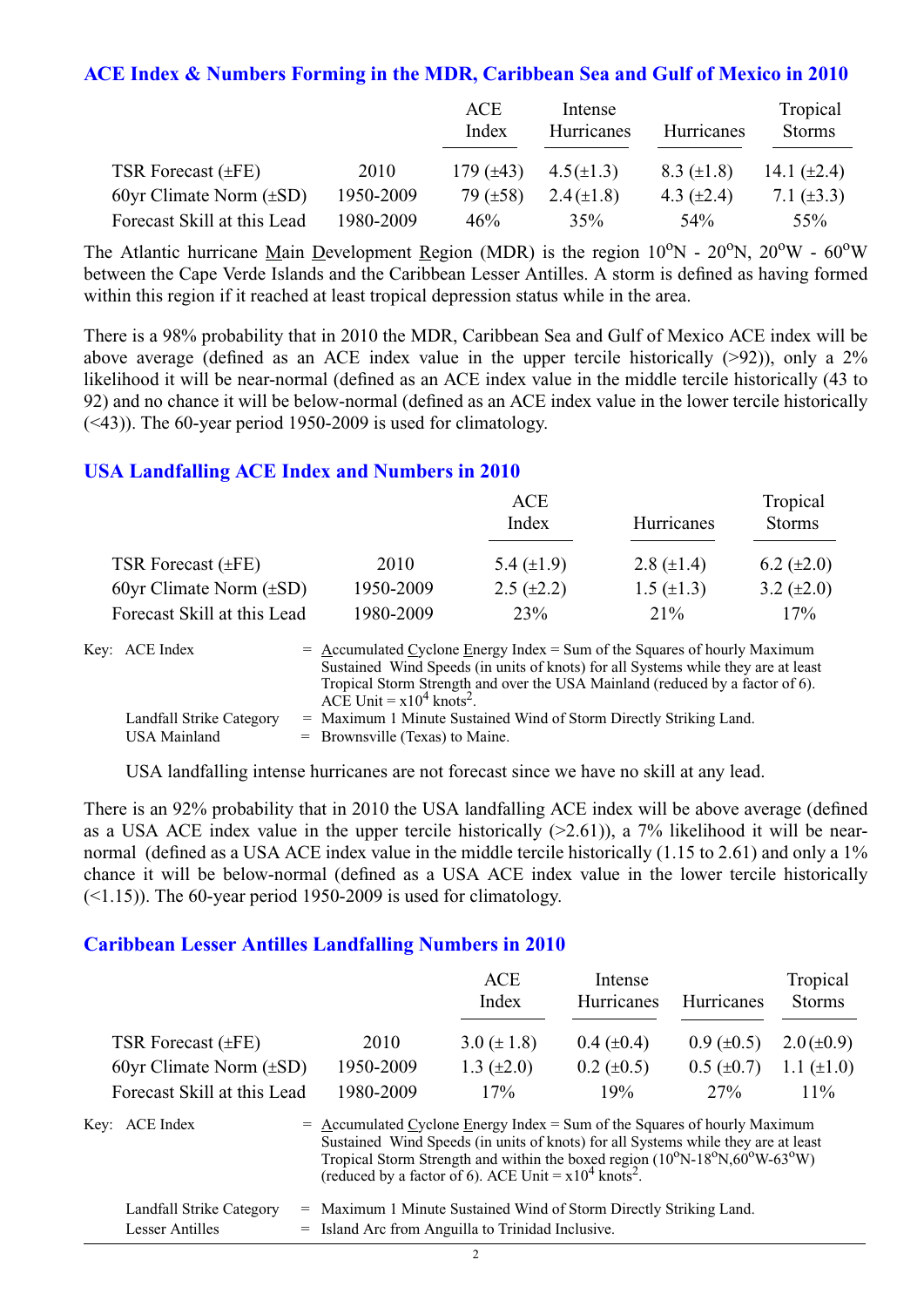### **Key Predictors for 2010**

The key factors behind the TSR forecast for an above-average hurricane season in 2010 are the anticipated strong enhancing effect of July-September forecast trade winds at 925mb height over the Caribbean Sea and tropical North Atlantic region (7.5°N - 17.5°N, 30°W - 100°W), and of August-September forecast sea surface temperature (SST) for the Atlantic MDR  $(10^{\circ}N - 20^{\circ}N, 20^{\circ}W - 60^{\circ}W)$ . The current forecasts for these predictors are  $1.63\pm0.59$  ms<sup>-1</sup> (up from the June forecast value of 1.21 $\pm$ 0.64 ms<sup>-1</sup>) weaker than normal (1980-2009 climatology) and 0.71 $\pm$ 0.17<sup>o</sup>C (up from the June forecast value of  $0.61\pm0.23$ °C) warmer than normal (1980-2009 climatology). The forecast skills (assessed for the period 1980-2009) for these predictors at this lead are 58% and 71% respectively. The TSR forecast has increased since early June 2010 due to a combination of August-September tropical Pacific SSTs now forecast to be cooler than thought previously and to August-September Atlantic MDR SSTs now forecast to be warmer than thought previously.

The July-September trade wind speed influences cyclonic vorticity (the spinning up of storms) in the main hurricane track region. The August-September MDR SST provides heat and moisture to power incipient storms in the main track region.

#### **The Precision of Seasonal Hurricane Forecasts**

The 2004, 2005 and 2008 North Atlantic and U.S. landfalling hurricane seasons were all predicted to have 'high activity' (i.e. within the top one third of years historically) to high (65-70%) probability from the previous December. However, the extended range forecasts for the 2006, 2007 and 2009 hurricane seasons proved less impressive. The precision of seasonal Atlantic hurricane forecasts as a function of issue time is assessed over many years in this recent article:

Saunders, M. A., Winds of change, *Post Magazine Risk Report*, pp28-29, 9 November 2006, http://www.tropicalstormrisk.com/docs/Hurricanes-Post09112006.pdf

#### **Further Information and Next Forecast**

Further information about TSR forecasts, verifications and hindcast skill as a function of lead time may be obtained from the TSR web site *http://www.tropicalstormrisk.com*. The final TSR forecast update for the 2010 Atlantic hurricane season will be issued on the 4th August 2010.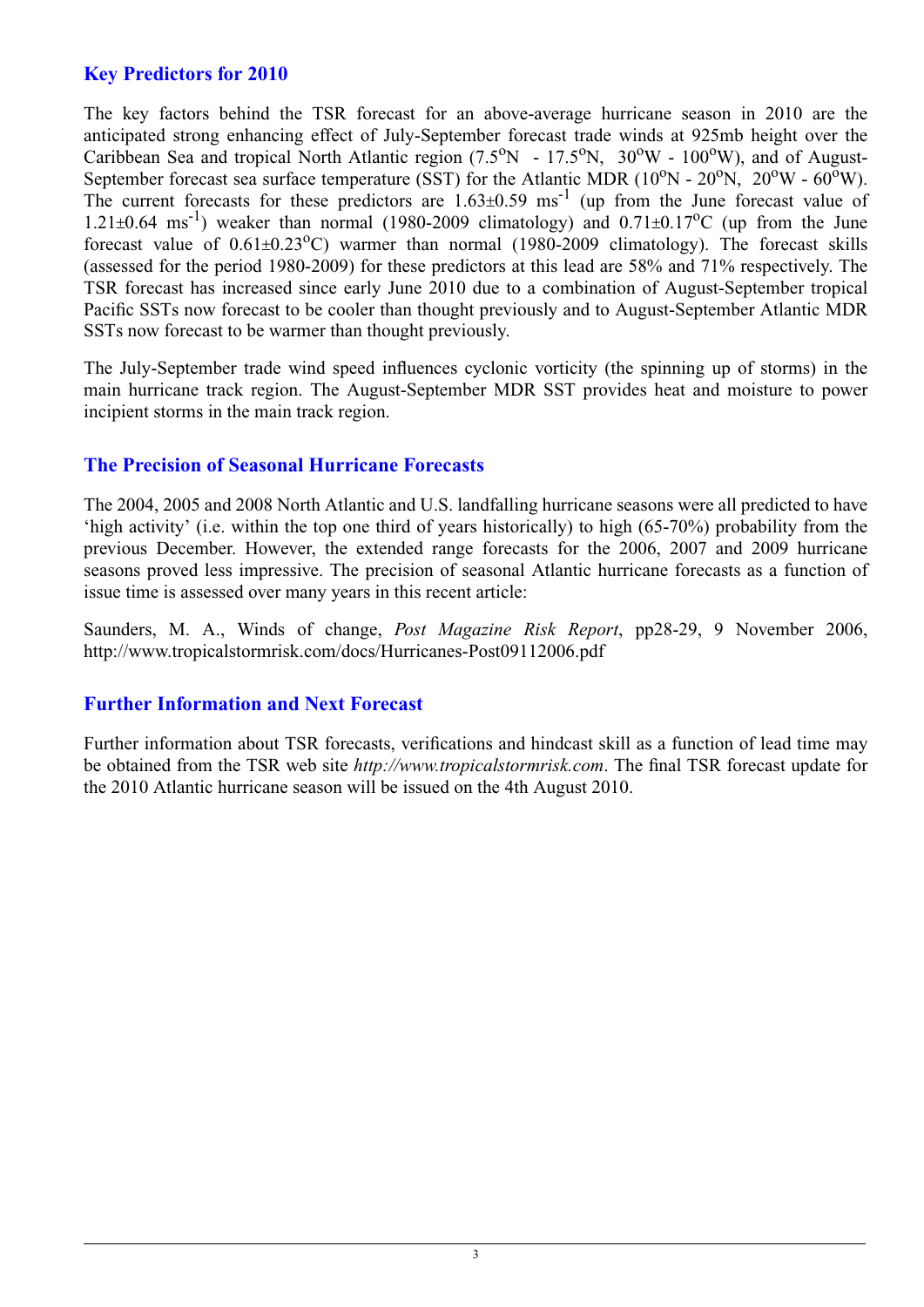## **Appendix - Predictions from Previous Months**

| <b>Atlantic ACE Index and System Numbers 2010</b> |                     |                                    |                   |                              |                   |  |  |
|---------------------------------------------------|---------------------|------------------------------------|-------------------|------------------------------|-------------------|--|--|
|                                                   | <b>ACE</b><br>Index | Named<br>Tropical<br><b>Storms</b> | <b>Hurricanes</b> | Intense<br><b>Hurricanes</b> |                   |  |  |
| Average Number $(\pm SD)$ (1950-2009)             |                     | 101 $(\pm 60)$                     | $10.4 (\pm 4.0)$  | 6.1 $(\pm 2.6)$              | $2.7 \ (\pm 1.9)$ |  |  |
|                                                   | 6 Jul 2010          | $203 (\pm 45)$                     | 19.1 $(\pm 3.3)$  | $10.4 (\pm 2.2)$             | 4.8 $(\pm 1.5)$   |  |  |
| TSR Forecasts (±FE)                               | 4 Jun 2010          | 182 $(\pm 48)$                     | $17.7 (\pm 3.5)$  | $9.5 \ (\pm 2.5)$            | 4.4 $(\pm 1.5)$   |  |  |
|                                                   | 9 Apr 2010          | 159 $(\pm 58)$                     | 16.3 $(\pm 4.1)$  | $8.5 (\pm 2.8)$              | 4.0 $(\pm 1.7)$   |  |  |
|                                                   | 7 Dec 2009          | 135 $(\pm 59)$                     | 13.9 $(\pm 4.9)$  | 7.4 $(\pm 3.1)$              | 3.4 $(\pm 1.8)$   |  |  |
|                                                   | 2 Jun 2010          | 185                                | 18                | 10                           | 5                 |  |  |
| <b>CSU</b> Forecasts                              | 7 Apr 2010          | 150                                | 15                | 8                            | $\overline{4}$    |  |  |
|                                                   | 9 Dec 2009          | 100-162                            | $11 - 16$         | $6 - 8$                      | $3 - 5$           |  |  |
| <b>NOAA Forecast</b>                              | 27 May 2010         | 136-236                            | 14-23             | $8 - 14$                     | $3 - 7$           |  |  |
| Met Office Forecast                               | 17 Jun 2010         | $204 (\pm 114)$                    | $20 (\pm 7)$      |                              |                   |  |  |

## **1. Atlantic ACE Index and System Numbers**

## **2. MDR, Caribbean Sea and Gulf of Mexico ACE Index and Numbers**

| <b>MDR, Caribbean Sea and Gulf of Mexico ACE Index and Numbers 2010</b> |                     |                                    |                  |                       |                 |  |  |  |
|-------------------------------------------------------------------------|---------------------|------------------------------------|------------------|-----------------------|-----------------|--|--|--|
|                                                                         | <b>ACE</b><br>Index | Named<br>Tropical<br><b>Storms</b> | Hurricanes       | Intense<br>Hurricanes |                 |  |  |  |
| Average Number $(\pm SD)$ (1950-2009)                                   |                     | 79 $(\pm 58)$                      | 7.1 $(\pm 3.3)$  | 4.3 $(\pm 2.4)$       | 2.4 $(\pm 1.8)$ |  |  |  |
| TSR Forecasts $(\pm FE)$                                                | 6 Jul 2010          | 179 $(\pm 43)$                     | 14.1 $(\pm 2.4)$ | $8.3 \ (\pm 1.8)$     | 4.5 $(\pm 1.3)$ |  |  |  |
|                                                                         | 4 Jun 2010          | 157 $(\pm 45)$                     | $12.7 (\pm 2.6)$ | 7.4 $(\pm 2.0)$       | 4.1 $(\pm 1.3)$ |  |  |  |
|                                                                         | 9 Apr 2010          | 134 $(\pm 54)$                     | 11.3 $(\pm 3.3)$ | $6.4 \ (\pm 2.4)$     | $3.7 (\pm 1.5)$ |  |  |  |
|                                                                         | 7 Dec 2009          | $110 (\pm 55)$                     | $9.1 (\pm 3.9)$  | 5.3 $(\pm 2.6)$       | 3.1 $(\pm 1.6)$ |  |  |  |

## **3. US ACE Index and Landfalling Numbers**

| <b>US Landfalling Numbers 2010</b>    |                 |                     |                                    |                   |  |  |  |
|---------------------------------------|-----------------|---------------------|------------------------------------|-------------------|--|--|--|
|                                       |                 | <b>ACE</b><br>Index | Named<br>Tropical<br><b>Storms</b> | Hurricanes        |  |  |  |
| Average Number $(\pm SD)$ (1950-2009) | $2.5 (\pm 2.2)$ | 3.2 $(\pm 2.0)$     | $1.5 \ (\pm 1.3)$                  |                   |  |  |  |
| TSR Forecasts (±FE)                   | 6 Jul 2010      | 5.4 $(\pm 1.9)$     | $6.2 (\pm 2.0)$                    | 2.8 $(\pm 1.4)$   |  |  |  |
|                                       | 4 Jun 2010      | 4.8 $(\pm 2.0)$     | $5.7 (\pm 2.0)$                    | $2.5 \ (\pm 1.5)$ |  |  |  |
|                                       | 9 Apr 2010      | 4.1 $(\pm 2.1)$     | 5.1 $(\pm 2.1)$                    | $2.3 \ (\pm 1.5)$ |  |  |  |
|                                       | 7 Dec 2009      | $3.5 (\pm 2.1)$     | 4.4 $(\pm 2.2)$                    | $1.9 \ (\pm 1.5)$ |  |  |  |